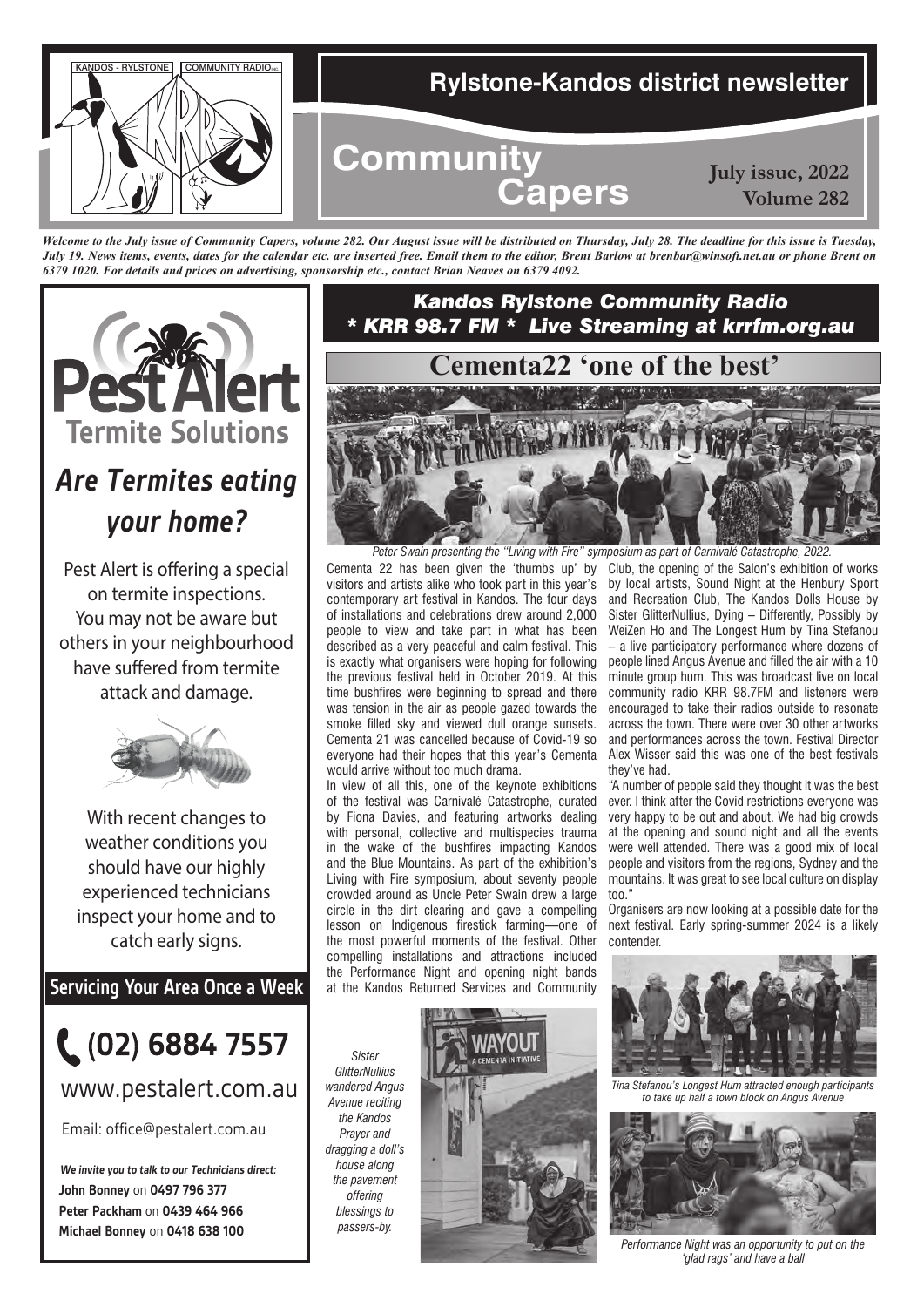*Community Capers is published by Kandos Rylstone Community Radio Inc. (KRR) at PO Box 99, Kandos NSW 2848. Funding has also been provided by the Mid-Western Regional Council and we acknowledge their support. Thank-you also to businesses and individuals across the region who have placed advertising or sponsored pages. Our publication could not continue without your support. Thank you everyone.* 

*Community groups and other organisations are welcome to list their meeting times, events, dates and venues. Please send all information to the editor, Brent Barlow, 38 Mudgee Street, Rylstone, NSW 2849, or email him at brenbar@winsoft.net.au or phone on 6379 1020 - mobile 0427 791 020. For advertising or sponsorship, please contact Brian Neaves on 6379 4092.*

### **Care and Transport**

Rylstone District Care and Transport is funded for Meals on Wheels, Transport and Social Support. For further information on any of the above services please contact their office on 6379 1519 or call into the office at 46 Mudgee St, Rylstone.

## **Make the move** to Elgas and **SAVE \$80.\***

V No Contracts

- Fast & Reliable Delivery
- Australia's Largest LPG Fleet
- Simple Online Payments & Orders



Call 131 161 or visit elgas.com.au

©Elgas 2022

\*T&C'S Applies

#### **Region squash champions**



*Kandos High School's open girls and boys squash teams played some impressive games in the Western Region Squash Championships at Parkes.* 

Kandos High School's Open Girls and Boys Squash teams travelled to Parkes recently to compete at the Western Region Squash Championships. It was well worth the trip. The girl's team won all their games and were crowned the Western Region Squash Champions for a second year in a row. Congratulations to Jessica Reynolds, Teegan Reynolds, Latara Hammond and Halli O'Brien for an impressive result. The girls will now compete against the top 16 teams in the state at the NSW knockout for the opportunity to be state champions. The boy's team played well against some very experienced schools to finish third in the Western Region. Well done to Brayden Moore, Cooper Duff, Noah Kernaghan and Ryan Moore for a big effort.

### **Car upgrade for RDC&T**

Rylstone District Care and Transport have taken possession of a new Kia Carnival, Wheelchair Accessible Vehicle. This will be a great asset for the group as their old wheelchair accessible vehicle was just over 13 years old. Care and Transport received assistance from Interleasing (Australia) Pty Limited, Peter Warren Kia - Warwick Farm and Auto Extras in Brisbane who carried out the conversion to wheelchair accessible. Manager Kathleen Hogan said the new vehicle is for our community, particularly any person who has a wheelchair and requires transport to attend medical appointments, hospital admissions and any other appointment they may have.

"We will also be utilising it when we have multiple bookings on the same day to the same destinations. If anyone wants further information on how to access Community Transport they should contact the office on 6379 1519 or call into our office at 46 Mudgee St, Rylstone."



*The new Kia Carnival, Wheelchair Accessible Vehicle will be a great asset for Rylstone District Care and Transport and a great benefit for those who have a wheel chair and require transport.*

## *Capers info* Region squash champions More trees for honeyeater

The latest Regent Honeyeater tree planting and the first for this year took place in April when a seven hectare site near the Capertee River at Glen Alice was planted out. Continuing good rainfall since last August ensured ideal conditions for planting and despite the threat of rain and boggy conditions, 130 volunteers turned out for the planting. Once again, there was a large group of volunteers from Taronga Zoo's Youth at the Zoo (YATZ) program. Good soil moisture and the fantastic loamy soil ensured that progress was rapid and all 2,065 plants were in the ground by early afternoon. The next planting weekend will be on August 20-21 when the group will be planting a site on Dunville Loop Road.



*Over 2,000 trees were planted during the day. A great effort by volunteers hoping to help conserve the endangered Regent Honeyeater*



*Keen volunteers enjoyed ideal conditions for the recent Regent Honeyeater tree planting day near Glen Alice.*

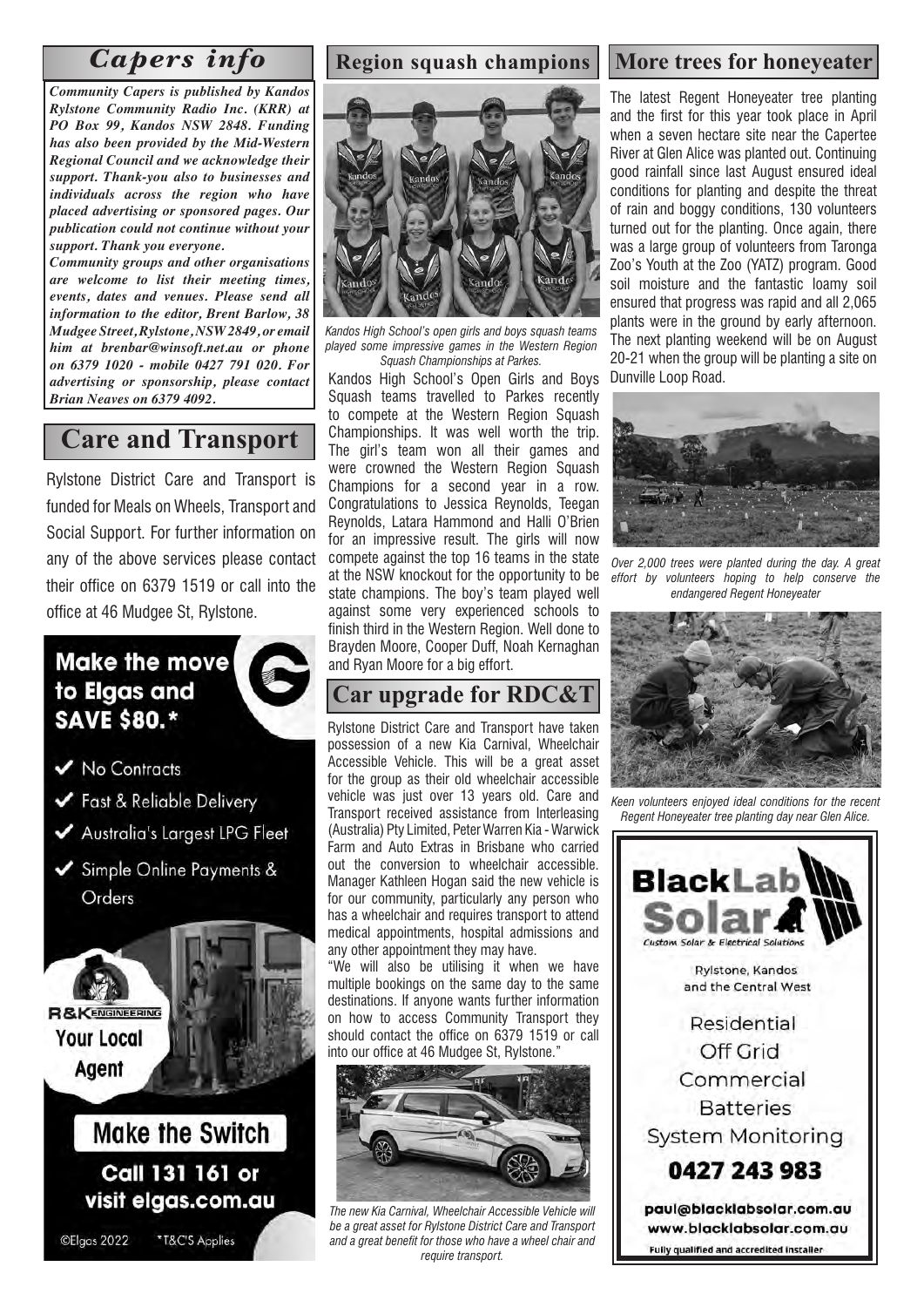### **Fabulous art**

The joint art exhibition of striking landscapes and beautiful ceramics at Number 47 Gallery in Rylstone last month brought together a huge crowd to enjoy a truly memorable exhibition opening. Sisters Debra Balloch and Vivienne McDonald, who studied oil painting together at the Royal Art Society of NSW, exhibited a huge body or work titled 'In Here and Out There'. The light and colour they bring to their paintings is truly special. When Vivienne comes to Rylstone from Sydney to visit her sister Debra they spend their time painting. The result is a delight for everyone.

Sue Foldhazy's ceramic work 'Impressed – Making a Mark' was also a delight. Her selection for this exhibition was inspired by the landscape around Rylstone. "I've been fascinated by the weathered surfaces of rocks and the texture and patterns of the cultivated landscape". Most of her work on display involved the technique of impressing plant matter, string or whatever she can find into the clay to create really interesting patterns and textures.



*A packed gallery of art lovers were thrilled by the quality of Debra Balloch, Vivienne McDonald and Sue Foldhazy's exhibition.* 

## **Local Ladies**

A group calling themselves the Local Ladies have raised \$500 for the Cancer Council at a morning tea. The group would like to thank the community for their support and also the Rylstone Club for hosting the event. A big thank you to the work put in by the ladies too. It was an enjoyable morning. The raffle prizes were won by Angie, Sarah and Robin.



## **Rylstone hosts principals**

Rylstone Public School welcomed principals from most of the schools in the Lithgow Network in May along with the Director of Educational Leadership, Debbie-Lee Hughes. It was a great opportunity for the local school to host the Lithgow Principal Network Day and an opportunity to 'show off' their classes, students and school grounds. School principal Jodee Burcher thanked staff and the P&C who catered for the day and received plenty of compliments on the food. Congratulations to students Alex Rogers who gave a formal Welcome to Country, and school captains, Riley Rankin and Nicholas Morris who welcomed the principals and then spoke to them about the school.

The recent art exhibition 'Plastic-free Kandos' at Way Out art space on Saturday, June 11 brought together a packed audience of artists, musicians, local residents and visitors from far and wide to see a thought provoking and very cleverly designed exhibition that was originally commissioned by the Biennale of Sydney 2020. NSW Minister for the Arts, Minister for Aboriginal Affairs and Minister for Regional Youth Ben Franklin attended and expressed his delight at the exhibition and the wonderful facility that has been put in place in Kandos. Kim Williams and Lucas Ihlein brought an expanded crew along which included artists Sister Glitter Nullius (Juundaal Strang-Yettica), Rox De Luca, Amber Jones and Lilli Rodriguez-Pang who were all roundly applauded for their collaboration and their interesting presentation of videos, sculptures, performances, and installations. They explored the dilemma that plastic is so useful and yet so dangerous. During the opening, the Kandos ukulele group 'Ukuleles, Strings and Things' accompanied Kim Williams (ukulele), Lucas Ihlein (voice) and two delightful youngsters Albie Muller (Lucas' daughter) and her friend Hazel Henchion (voices) for Kim's clever song/poem 'Plastic in the House' (check it out on YouTube). The exhibition is open at Way Out until July 16. Gallery hours are Thursdays to Sundays 10am - 3pm or by appointment.



*The Kandos ukulele group 'Ukuleles, Strings and Things' accompanying Kim, Lucas, Albie and Hazel for Kim's clever song/poem 'Plastic in the House' which was featured during the exhibition opening.*



*Alex Wisser Creative Director of Cementa and Ben Franklin NSW Minister for the Arts, Minister for Aboriginal Affairs and Minister for Regional Youth at the exhibition 'Plastic-free Kandos' at Way Out art space.*



*Director of Educational Leadership Debbie-Lee Hughes, School Captains Riley Rankin and Nicholas Morris, and Rylstone School Principal Jodee Burcher during the Lithgow Principal Network Day.*

# **Plastic free** New shop opens

Rylstone recently added a barbershop to its main street with the catchy title 'Cutthroat' and Mick the Barber is the man with the scissors. Mick and his family moved to Rylstone from Dapto near Wollongong a couple of years ago. They were after a tree change and found it on their 100 acre property which they love. They also love the local people and the local community and reckon they couldn't be happier. Mick has the experience. He owned a barbershop business in Dapto and after some thought decided to give it a go locally. Mick says "Every town needs a barbershop" and with the butcher and the baker just across the street it certainly adds to the local streetscape. Mick the Barber is on the job Wednesdays to Fridays from 9am to 5pm and Saturdays from 9am to 4pm. Haircuts are by appointment on 0402 687 955.



*Mick the Barber welcomes everyone to his new barbershop 'Cutthroat' in Louee Street, Rylstone.*